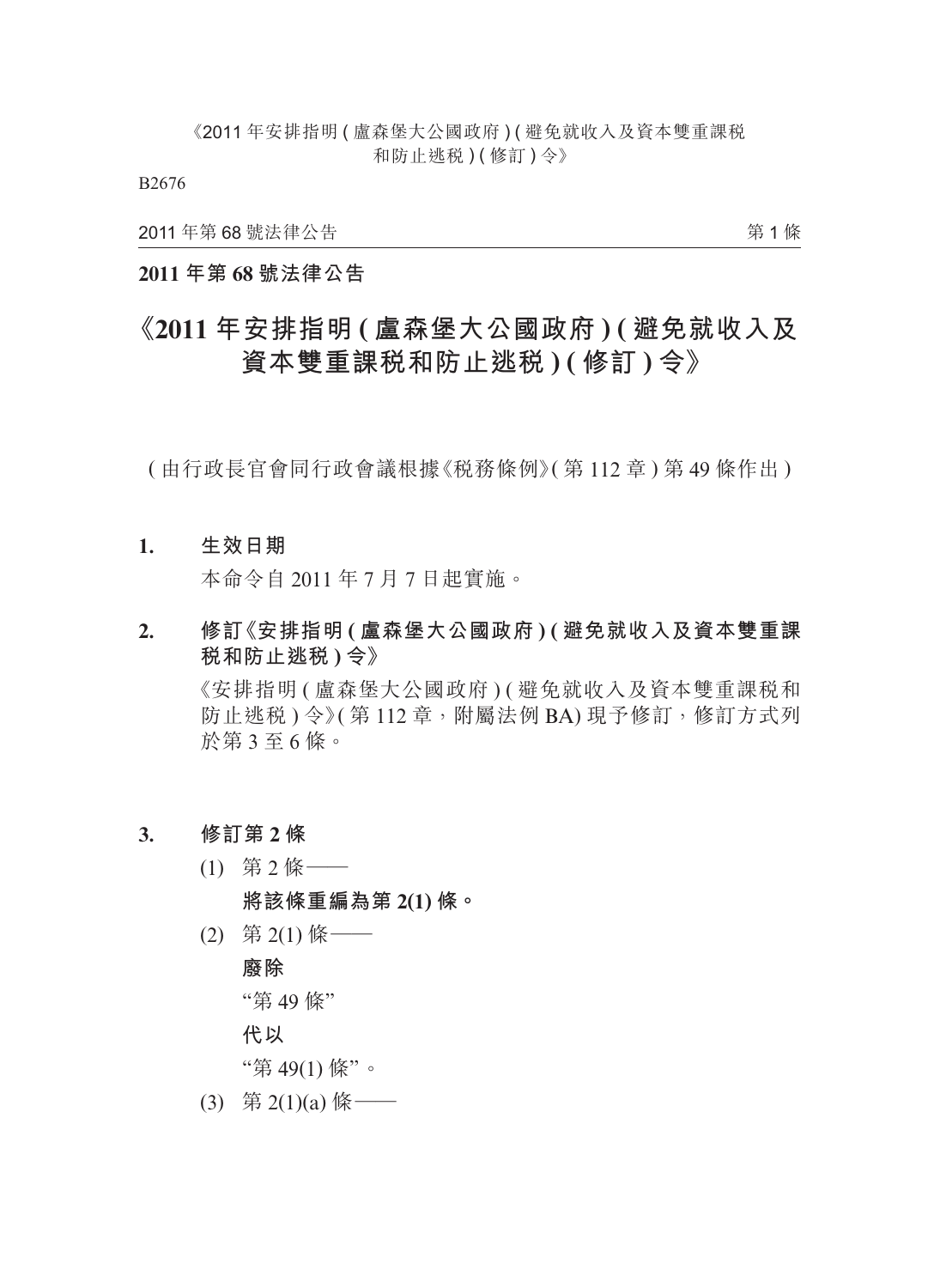B2678

2011 年第 68 號法律公告

第 4 條

"第 3 條"

**代以**

"第 3(1) 條"。

(4) 在第 2(1) 條之後——

### **加入**

- $"$ (2) 為施行本條例第 49(1A)條,現宣布——
	- (a) 已與盧森堡大公國政府訂立第 3(2) 條所指明的安排, 旨在就該國的法律所施加的入息稅及其他相類似性 質的稅項給予雙重課稅寬免;而
	- (b) 該等安排的生效是屬於有利的。"。

### **4. 修訂第 3 條**

(1) 第 3 條——

**將該條重編為第 3(1) 條。**

(2) 第 3(1) 條——

**廢除**

"第 2(a) 條"

**代以**

"第 2(1)(a) 條"。

(3) 第 3(1) 條——

### **廢除**

"附表"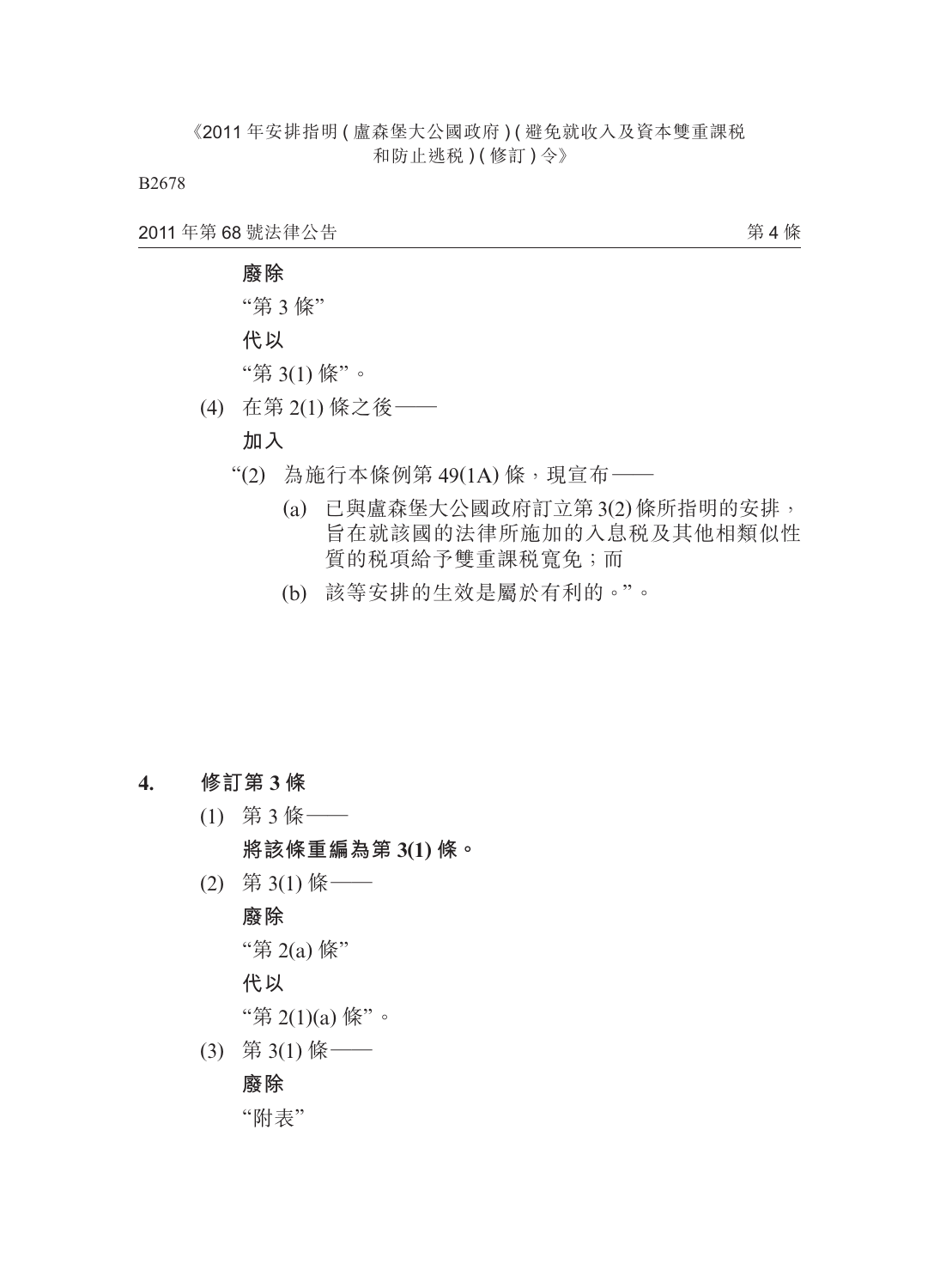B2680

2011 年第 68 號法律公告

第 5 條

### **代以**

"附表 1"。

(4) 在第 3(1) 條之後——

### **加入**

- "(2) 為第 2(2)(a) 條的目的而指明的安排,是載於在 2010 年 11 月 11 日在香港以英文和法文一式兩份簽訂的《中華 人民共和國香港特別行政區與盧森堡大公國就收入及資 本稅項避免雙重課稅和防止逃稅協定》的議定書的第一 至五條的安排。
	- (3) 第 (2) 款提述的議定書的第一至五條的英文本載錄於附 表 2;而其中文譯本亦於該附表列明。"。

#### **5. 修訂附表標題**

附表,標題——

**廢除**

"附表"

**代以**

### "**附表 1**"。

**6. 加入附表 2**

在附表 1 之後——

**加入**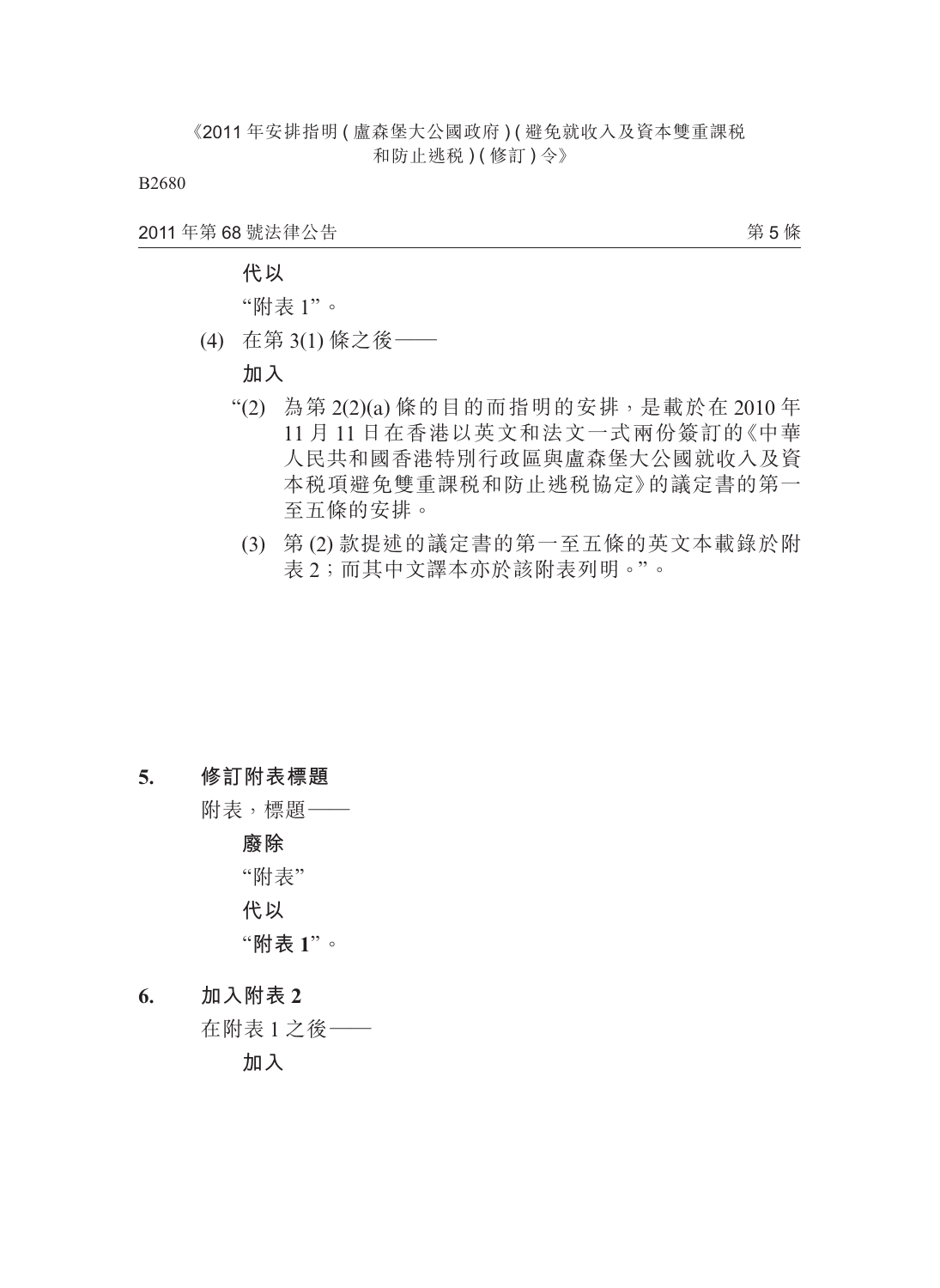B2682

2011 年第 68 號法律公告

第 6 條

## "**附表 2** [ 第 3 條 ]

# **《中華人民共和國香港特別行政區與盧森堡大公國 就收入及資本稅項避免雙重課稅和防止**

# **逃稅協定》的議定書第一至五條**

### **ARTICLE 1**

Paragraph 5 of Article 5 (Permanent Establishment) of the Agreement shall be deleted and replaced by the following:

"5. Notwithstanding the provisions of paragraphs 1 and 2, where a person - other than an agent of an independent status to whom paragraph 6 applies - is acting on behalf of an enterprise and has, and habitually exercises, in a Contracting Party an authority to conclude contracts in the name of the enterprise, that enterprise shall be deemed to have a permanent establishment in that Party in respect of any activities which that person undertakes for the enterprise, unless the activities of such person are limited to those mentioned in paragraph 4 which, if exercised through a fixed place of business, would not make this fixed place of business a permanent establishment under the provisions of that paragraph."

### **ARTICLE 2**

A paragraph 5 shall be added in Article 24 (Mutual Agreement Procedure) of the Agreement: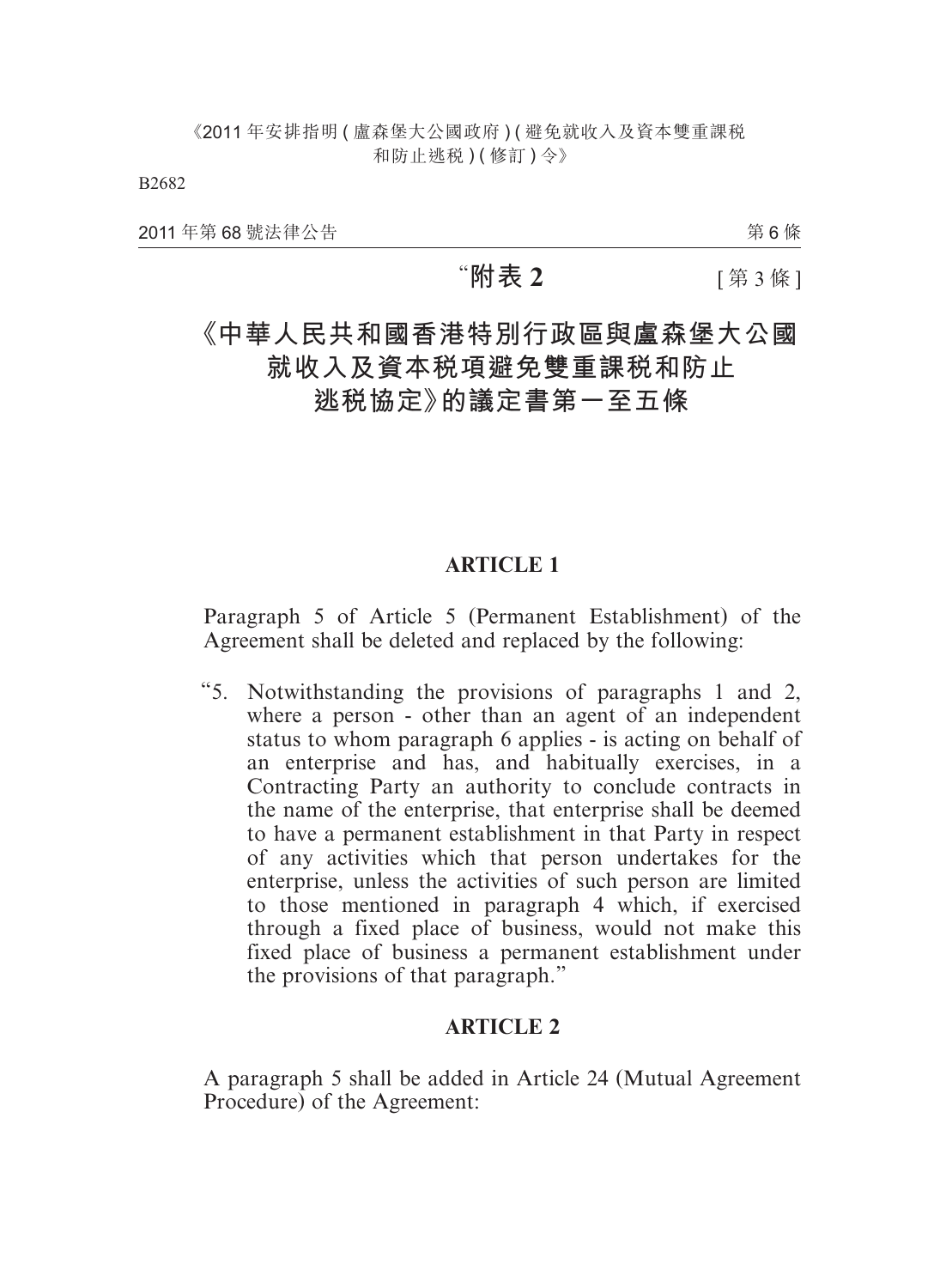#### 2011 年第 68 號法律公告

第 6 條

- "5. Where,
- (a) under paragraph 1, a person has presented a case to the competent authority of a Contracting Party on the basis that the actions of one or both of the Contracting Parties have resulted for that person in taxation not in accordance with the provisions of this Agreement, and
- (b) the competent authorities are unable to reach an agreement to resolve that case pursuant to paragraph 2 within two years from the presentation of the case to the competent authority of the other Contracting Party,

any unresolved issues arising from the case shall be submitted to arbitration if the person so requests. These unresolved issues shall not, however, be submitted to arbitration if a decision on these issues has already been rendered by a court or administrative tribunal of either Party. Unless a person directly affected by the case does not accept the mutual agreement that implements the arbitration decision, that decision shall be binding on both Contracting Parties and shall be implemented notwithstanding any time limits in the domestic laws of these Parties. The competent authorities of the Contracting Parties shall by mutual agreement settle the mode of application of this paragraph."

### **ARTICLE 3**

Article 25 (Exchange of Information) of the Agreement shall be deleted and replaced by the following: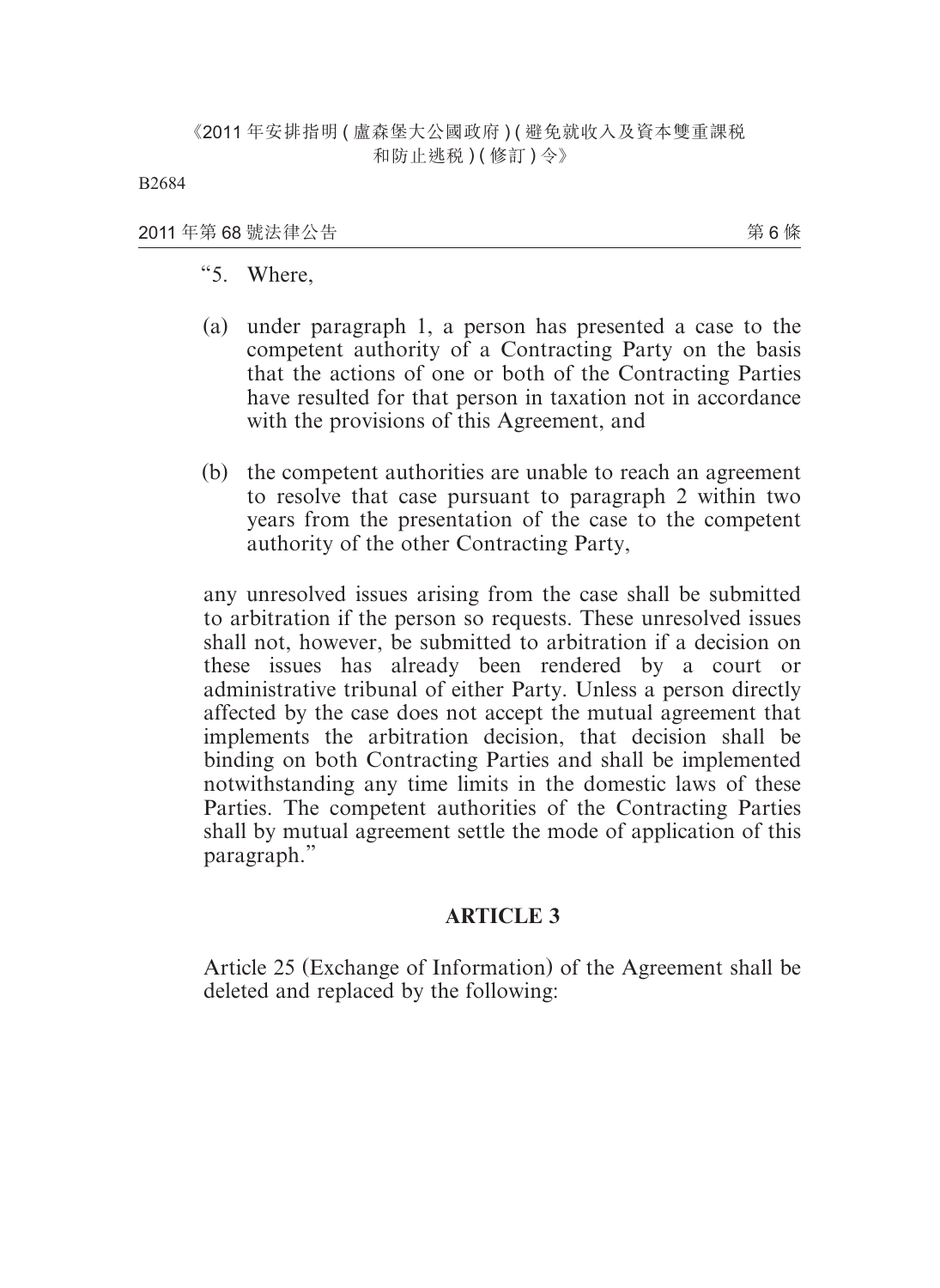2011 年第 68 號法律公告

第 6 條

### "Article 25

### Exchange of Information

- 1. The competent authorities of the Contracting Parties shall exchange such information as is foreseeably relevant for carrying out the provisions of this Agreement or to the administration or enforcement of the domestic laws of the Contracting Parties concerning taxes covered by this Agreement, insofar as the taxation thereunder is not contrary to the Agreement. The exchange of information is not restricted by Article 1.
- 2. Any information received under paragraph 1 by a Contracting Party shall be treated as secret in the same manner as information obtained under the domestic laws of that Party and shall be disclosed only to persons or authorities (including courts and administrative bodies) concerned with the assessment or collection of, the enforcement or prosecution in respect of, or the determination of appeals in relation to the taxes referred to in paragraph 1. Such persons or authorities shall use the information only for such purposes. They may disclose the information in public court proceedings or in judicial decisions. Information shall not be disclosed to any third jurisdiction for any purpose.
- 3. In no case shall the provisions of paragraphs 1 and 2 be construed so as to impose on a Contracting Party the obligation:
	- (a) to carry out administrative measures at variance with the laws and administrative practice of that or of the other Contracting Party;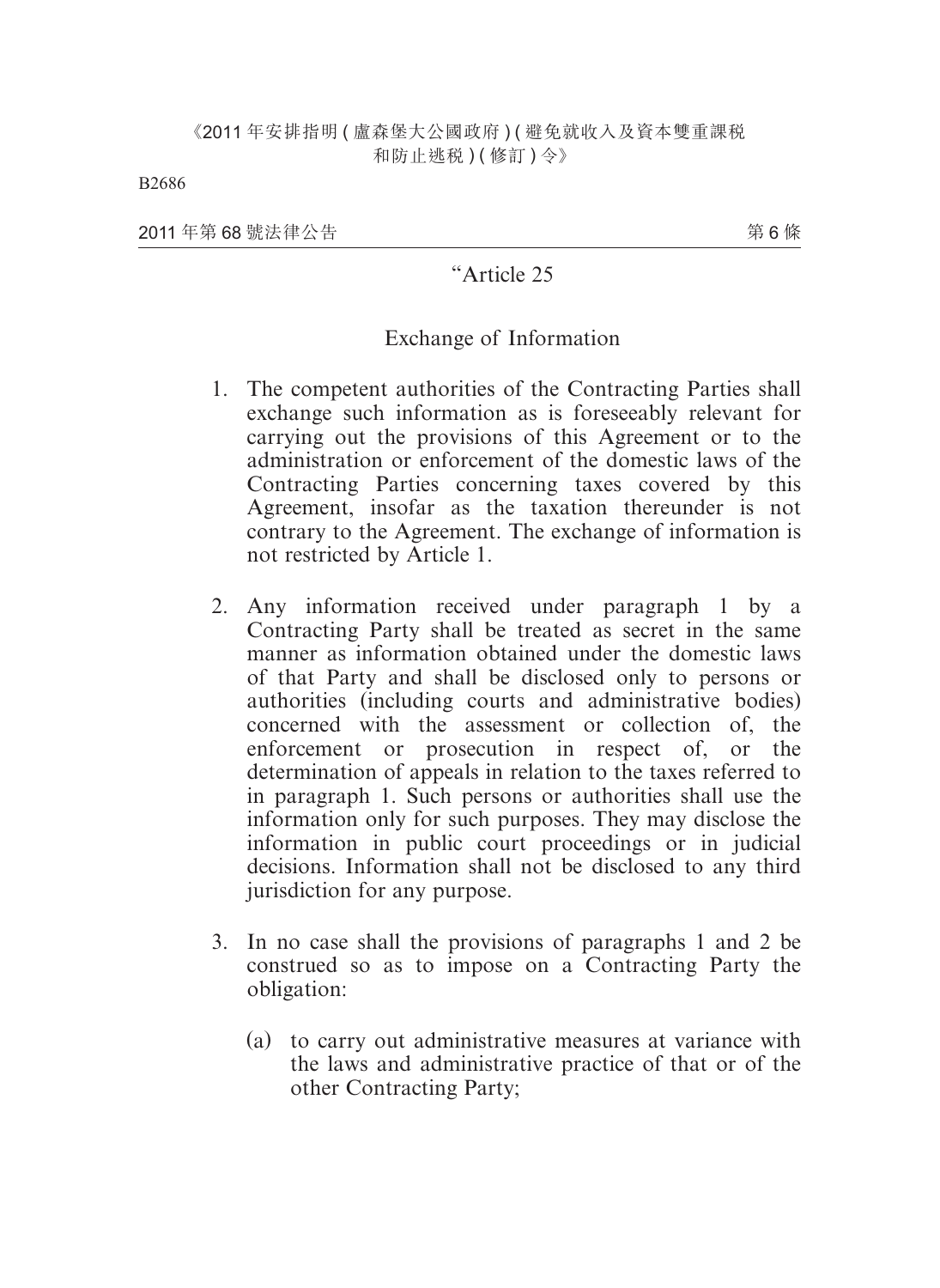2011 年第 68 號法律公告

第 6 條

- (b) to supply information which is not obtainable under the laws or in the normal course of the administration of that or of the other Contracting Party;
- (c) to supply information which would disclose any trade, business, industrial, commercial or professional secret or trade process, or information, the disclosure of which would be contrary to public policy (*ordre public*).
- 4. If information is requested by a Contracting Party in accordance with this Article, the other Contracting Party shall use its information gathering measures to obtain the requested information, even though that other Party may not need such information for its own tax purposes. The obligation contained in the preceding sentence is subject to the limitations of paragraph 3 but in no case shall such limitations be construed to permit a Contracting Party to decline to supply information solely because it has no domestic interest in such information.
- 5. In no case shall the provisions of paragraph 3 be construed to permit a Contracting Party to decline to supply information solely because the information is held by a bank, other financial institution, nominee or person acting in an agency or a fiduciary capacity or because it relates to ownership interests in a person."

### **ARTICLE 4**

Each of the Contracting Parties shall notify the other Contracting Party in writing of the completion of the procedures required by its law for the bringing into force of this Protocol. The Protocol shall enter into force on the date of the later of these notifications and its provisions shall have effect: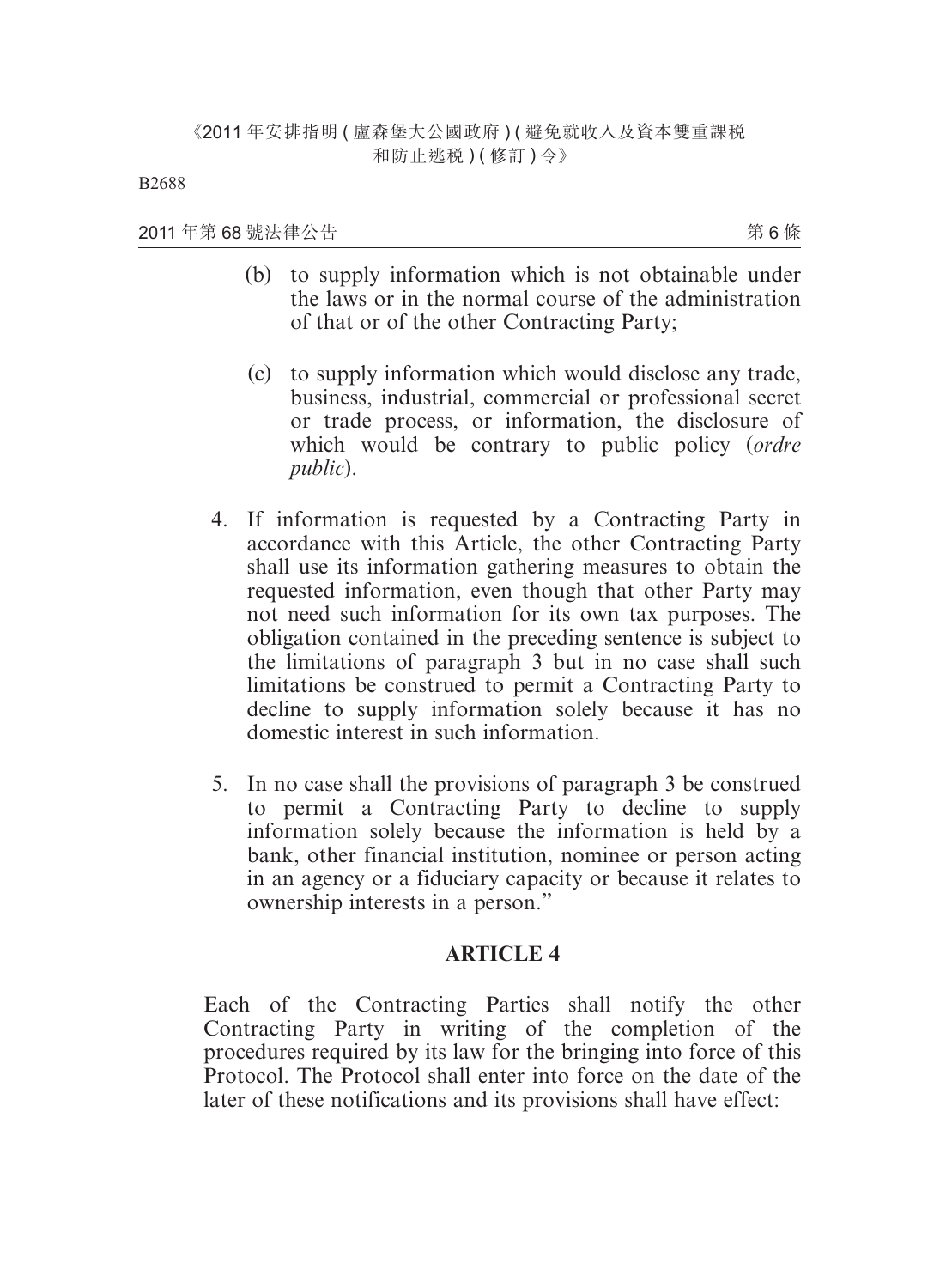2011 年第 68 號法律公告

第 6 條

(a) in the Hong Kong Special Administrative Region:

in respect of Hong Kong Special Administrative Region tax, for any year of assessment beginning on or after 1 April in the calendar year next following that in which the Protocol enters into force;

- (b) in Luxembourg:
	- (i) in respect of taxes withheld at source, to income derived on or after 1 January in the calendar year next following that in which the Protocol enters into force;
	- (ii) in respect of other taxes on income, and taxes on capital, to taxes chargeable for any taxable year beginning on or after 1 January in the calendar year next following that in which the Protocol enters into force.

### **ARTICLE 5**

This Protocol, which shall form an integral part of the Agreement, shall remain in force as long as the Agreement remains in force and shall apply as long as the Agreement itself is applicable unless otherwise agreed by the Contracting Parties.".

**( 中文譯本 )**

### **第一條**

刪去本協定第五條 ( 常設機構 ) 第 5 款, 代以: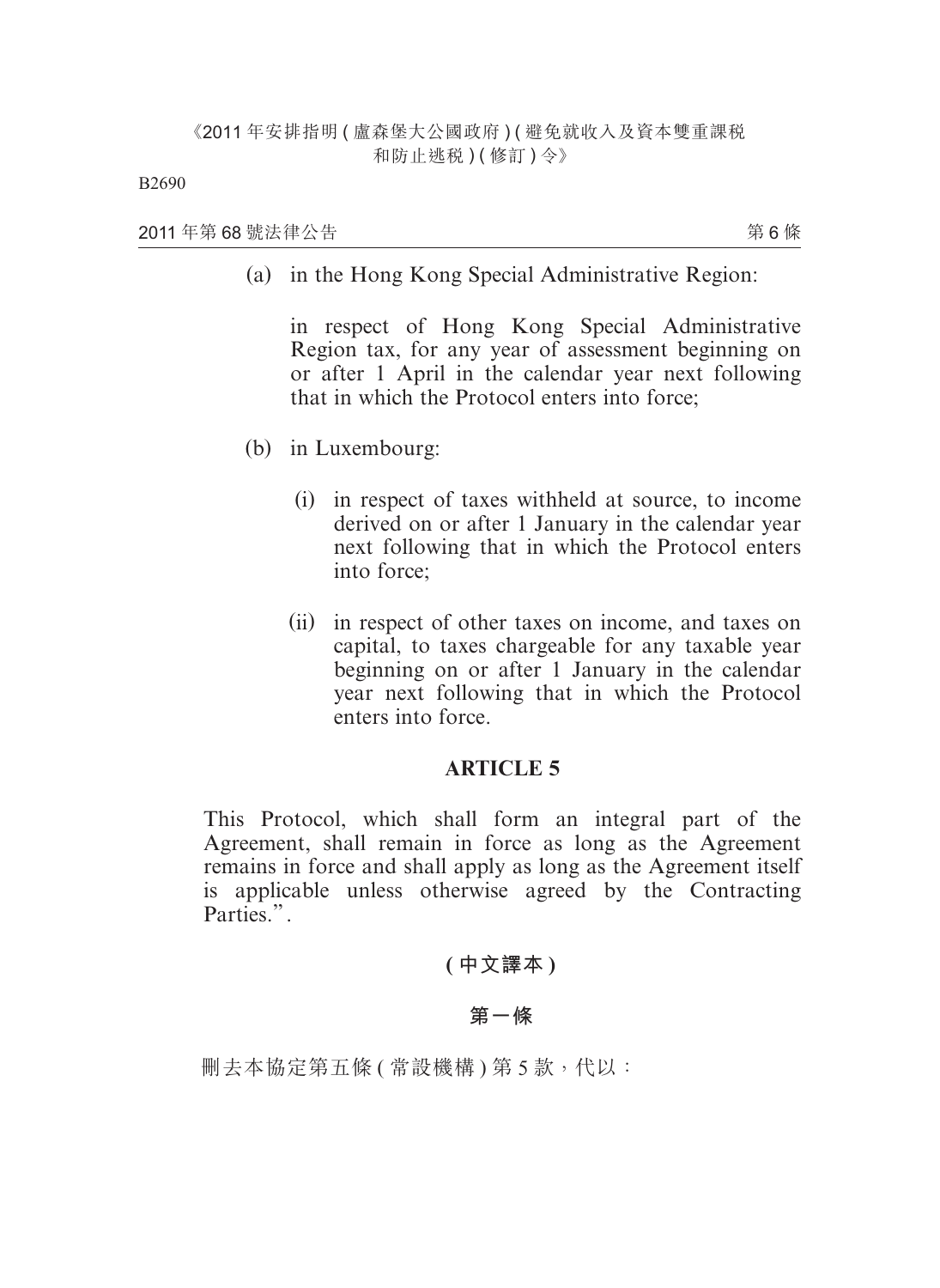B2692

#### 2011 年第 68 號法律公告

第 6 條

"5. 儘管有第 1 及 2 款的規定,如某人 ( 第 6 款適用的具獨立地 位的代理人除外 ) 代表某企業行事,而該人在某締約方擁有 以該企業名義簽訂合約的權限,並慣常在該締約方行使該權 限,則該企業須當作就該人為該企業所進行的任何活動在該 締約方設有常設機構;但如該人的活動局限於第 4 款所述的 活動 ( 該等活動即使透過固定營業場所進行也不會令該固定 營業場所根據該款的規定成為常設機構),則屬例外。"

#### **第二條**

於本協定第二十四條 ( 雙方協商程序 ) 加入第 5 款:

- "5. 凡,
- (a) 任何人根據第 1 款,以某締約方或締約雙方的行動已導致對 該人作出不符合本協定規定的課稅為理由,將案件呈交某締 約方的主管當局,而
- (b) 在案件呈交予另一締約方的主管當局的兩年之內,締約雙方 的主管當局未能依據第 2 款達成協議解決該個案,

則如該人要求,因該個案而產生的任何尚未解決的爭議點須提交 仲裁。但如已有任何締約方的法院或行政審裁處就該等尚未解決 的爭議點作出裁定,該等爭議點不得提交仲裁。除非某名直接受 該個案影響的人不接受實施有關仲裁裁定的共同協議,否則該裁 定對締約雙方均具約束力,而儘管在締約雙方的當地法律中有任 何時限,該裁定須予以實施。締約雙方的主管當局須藉共同協議, 確定施行本款的方式。"

#### **第三條**

刪去本協定第二十五條 ( 資料交換 ), 代以: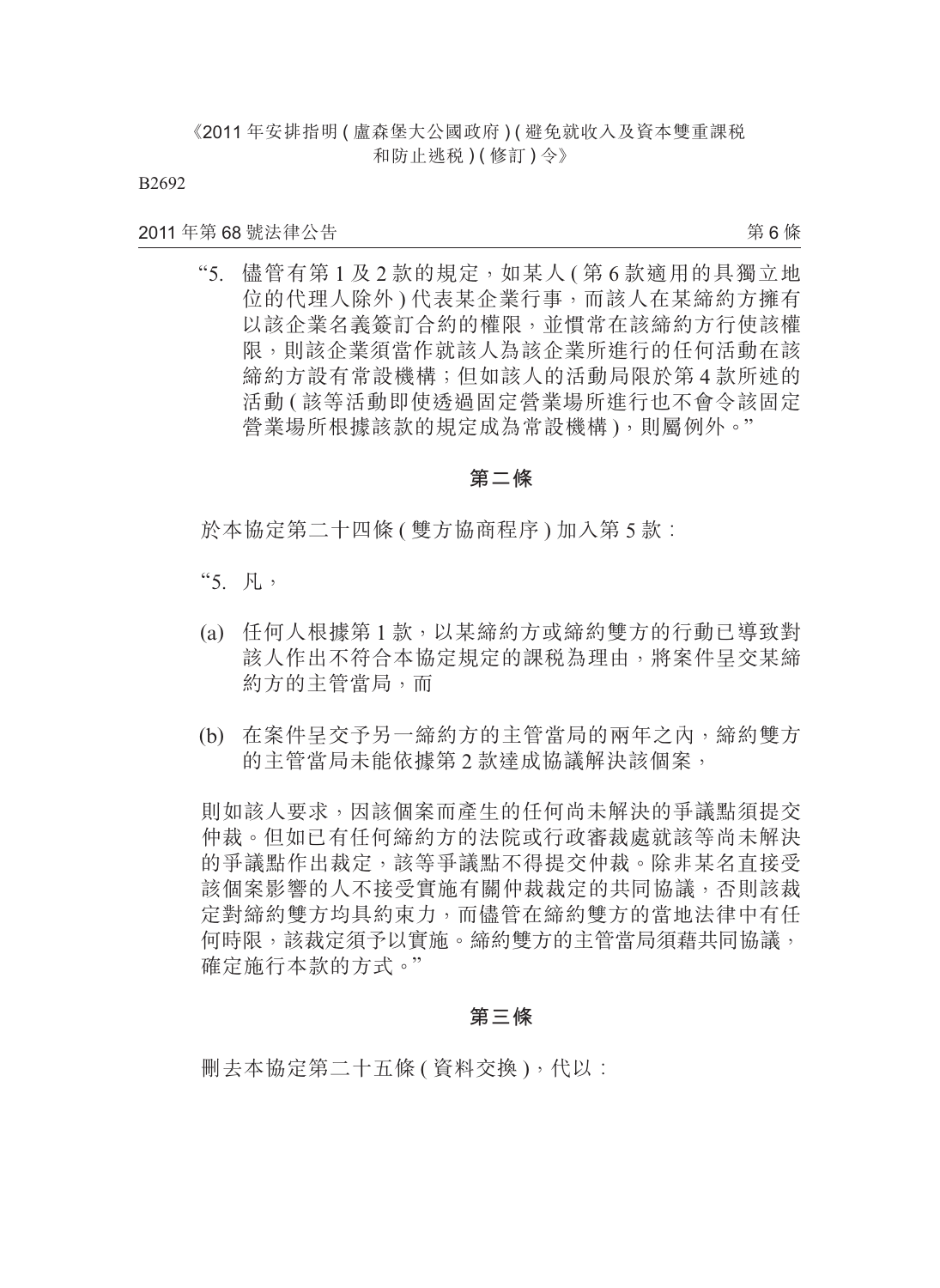B2694

2011 年第 68 號法律公告

第 6 條

### "第二十五條

#### 資料交換

- 1. 凡資料屬可預見攸關實施本協定的規定或施行或強制執行締 約雙方關乎本協定所涵蓋的稅項的當地法律 ( 但以根據該等 法律作出的課税不違反本協定者為限),締約雙方的主管當 局須交換該等資料。該等資料交換不受第一條的規定所限制。
- 2. 某締約方根據第 1 款收到的任何資料,均須保密處理,其方 式須等同於處理根據該方的當地法律而取得的資料,該資料 只可向以下人員或當局披露:與第 1 款所提述的稅項的評估 或徵收、執行或檢控有關,或與關乎該等稅項的上訴的裁決 有關的人員或當局 ( 包括法院及行政機關 )。該等人員或當 局只可為該等目的使用該資料。他們可在公眾法庭的法律程 序中或在司法裁定中披露該資料。不得為任何目的將資料向 任何第三司法管轄區披露。
- 3. 在任何情況下,第 1 及 2 款的規定均不得解釋為向某締約方 施加作出以下作為的責任:
	- (a) 實施有悖於該締約方或另一締約方的法律及行政慣例的 行政措施;
	- (b) 提供根據該締約方或另一締約方的法律或在該締約方或 另一締約方的正常行政運作過程中不能獲取的資料;
	- (c) 提供會披露任何貿易、業務、工業、商業或專業秘密或 貿易程序的資料,或提供若遭披露即屬違反公共政策的 資料。
- 4. 如某締約方按照本條請求提供資料,則另一締約方即使未必 為其本身的稅務目的而需要該資料,仍須以其收集資料措施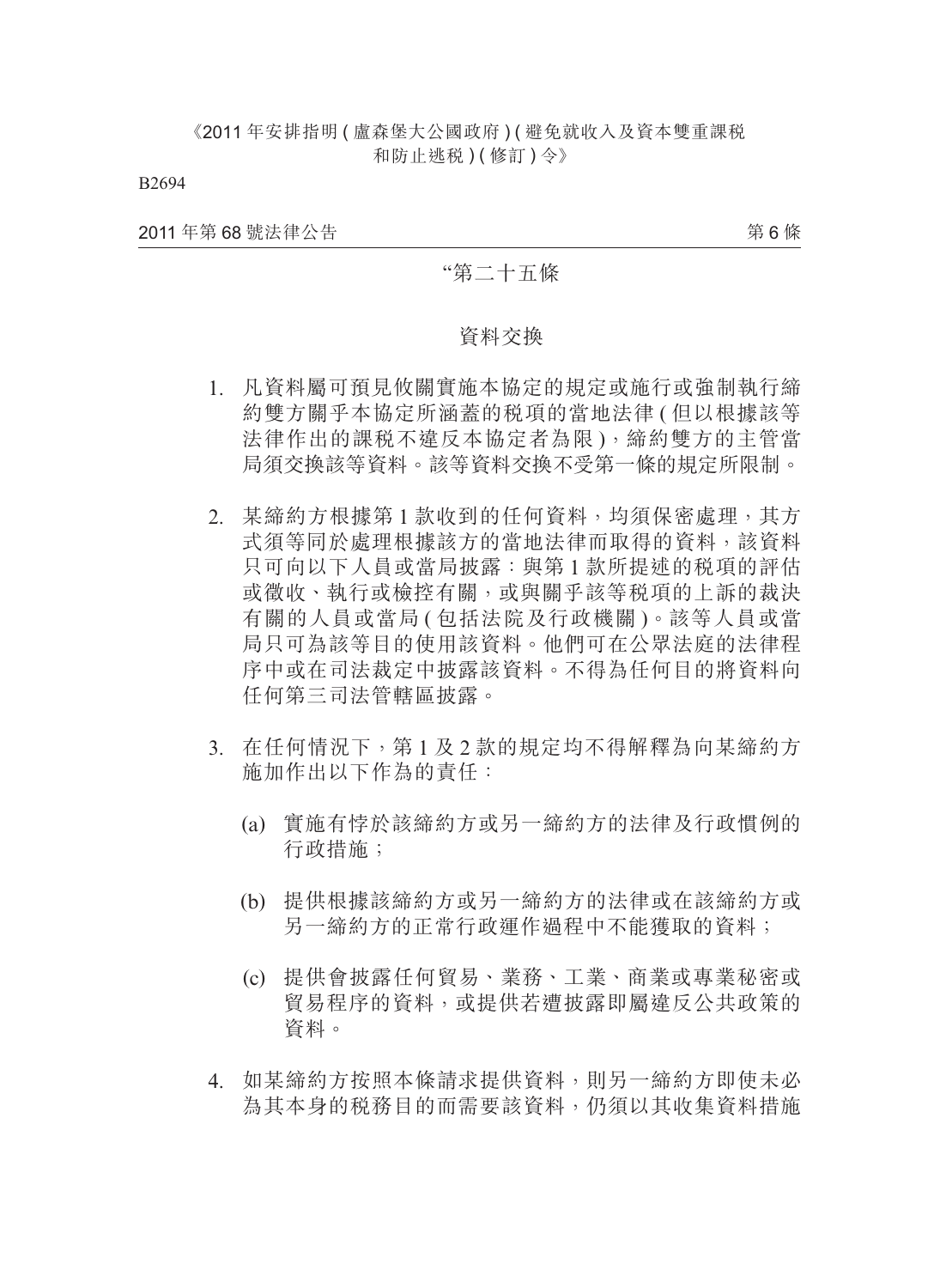B2696

#### 2011 年第 68 號法律公告

第 6 條

取得所請求的資料。前述句子所載的責任,受第3款的限制 所規限,但在任何情況下,該等限制不得解釋為容許某締約 方純粹因資料無關其本土利益而拒絕提供該資料。

 5. 在任何情況下,第 3 款的規定均不得解釋為容許某締約方純 粹因以下理由而拒絕提供該資料:該資料是由某銀行、其他 金融機構、代名人或以代理人或受信人身分行事的人所持有, 或該資料關乎某人的擁有權權益。"

#### **第四條**

每一締約方均須以書面通知另一締約方已完成其法律規定的使 本議定書生效的程序。本議定書自上述通知的較後一份的日期起 生效,其條文:

(a) 在香港特別行政區︰

就香港特別行政區稅項而言,對在本議定書生效的公曆 年的翌年 4 月 1 日或之後開始的任何課稅年度具有效力;

- (b) 在盧森堡大公國︰
	- (i) 就在來源預扣的稅項而言,對在本議定書生效的公 曆年的翌年 1 月 1 日或之後取得的收入具有效力;
	- (ii) 就其他收入稅項及資本稅項而言,對就於本議定書 生效的公曆年的翌年 1 月 1 日或之後開始的任何課 稅年度而須徵收的稅項具有效力。

#### **第五條**

本議定書構成本協定整體的一部分,除非締約雙方另有協議,否 則本議定書在本協定有效期間有效,並在本協定適用期間適用。"。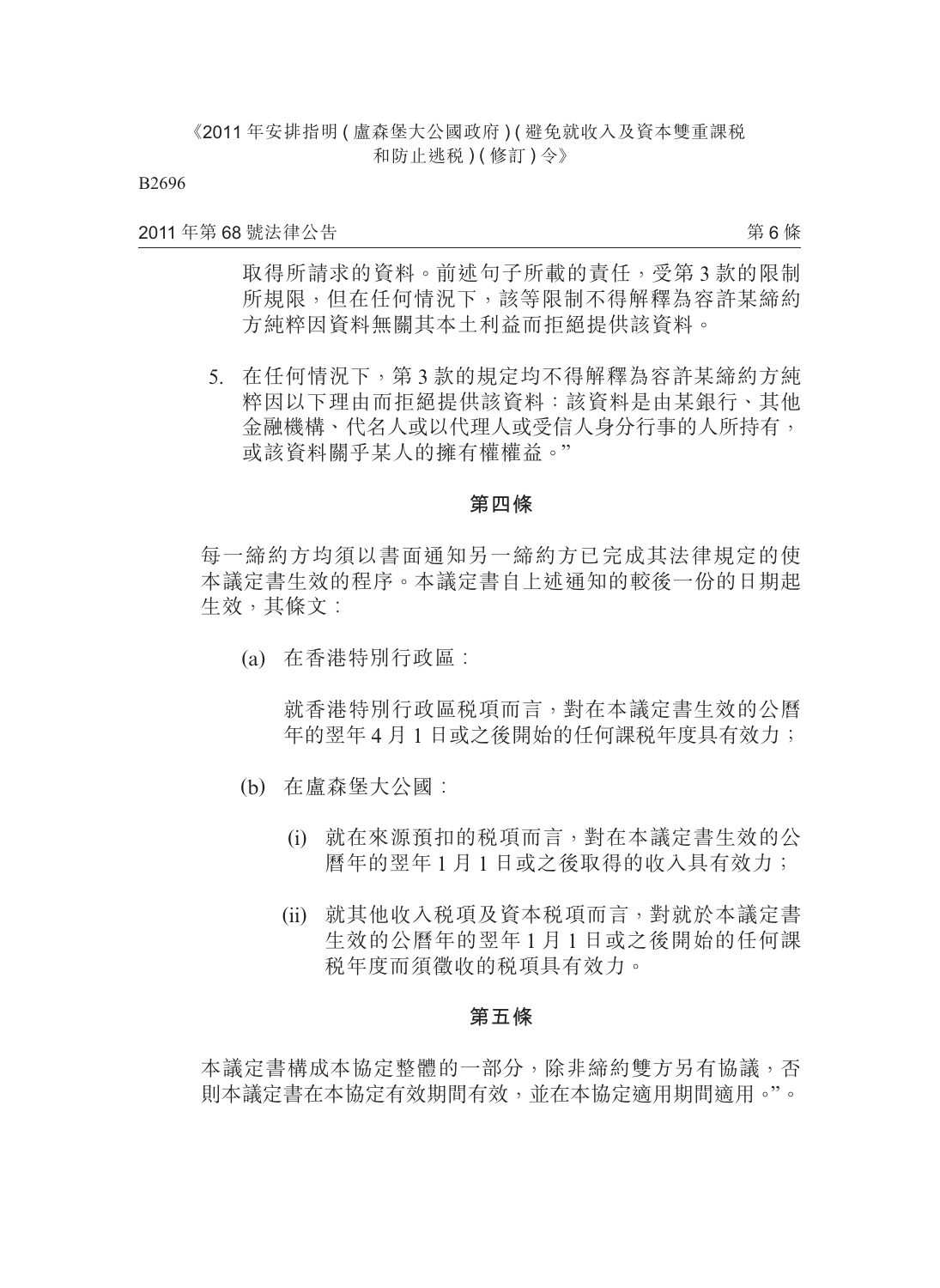B2698

2011 年第 68 號法律公告

行政會議秘書 陳詠雯

行政會議廳

2011 年 5 月 3 日